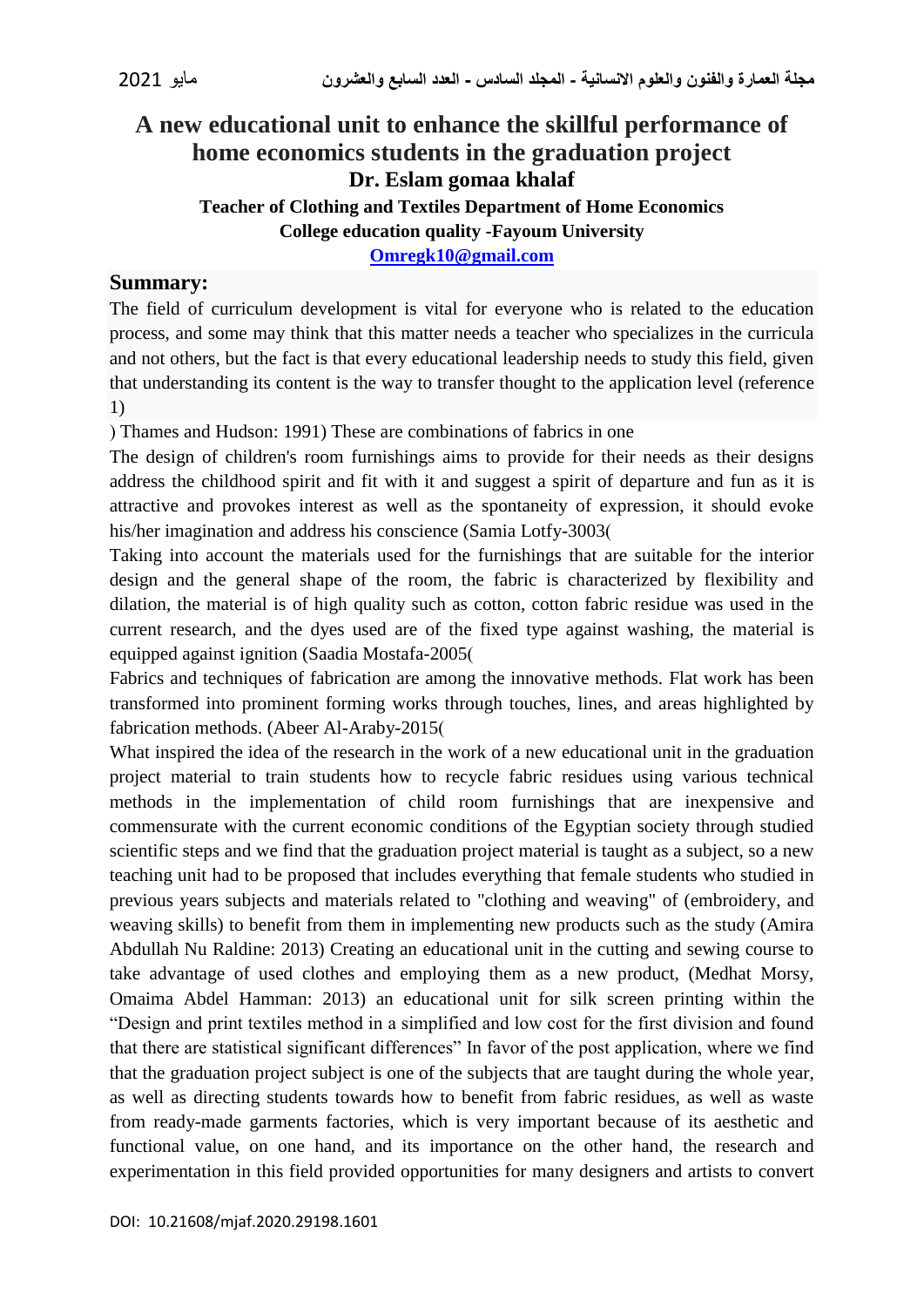the remains of fabrics into designs related to art based on artistic and innovative bases, so that those remains become meaningful and valuable after they were neglected (Iraqi, Shaima Abdel Rahman: 2002), as a study (Jihan Muhammad: 2017) confirmed, it is possible to take advantage of the exhausts of textile factories' fabrics to produce printed fabric jewelry, (Najdah Ibrahim: 2008) Recycling industrial waste to make designs suitable for children in order to preserve the environment, as well as the benefit of residues fabrics with other materials, such as the study by (Angie p Re: 2015) which is an experimental study to integrate the shapes of the fabric and the residue of fabrics to enrich the aesthetic and functional aspect of women's clothing, and that it was intended for small industries as a study (Lamia Ibrahim: 2010) confirmed to manufacture some clothing supplements, specifically handbags for women through a training program, making use of the remaining fabrics to obtain a new formulation of the artistic works in the light of contemporary arts, as confirmed by the study of Abeer Al-Arabi (2015), a study (Rabab Muhammad, Susan Ali: 2016). Utilization of fabric residues in a folding and bending style to implement contemporary models of jungles for middle childhood. From the above, the researcher pushed to prepare a new educational unit in the graduation project to take advantage of the fabric residues by various technical methods to design some furnishings that fit the child's room in order to benefit from the fabric residues that are neglected and can be converted into designs of high artistic value without being exposed to the pressure of spending, it could be the nucleus of micro-projects, which are appropriate to the current conditions of society, the possibility of making use of all available resources and not wasting them.

#### **From the above, the research problem is determined in the following questions:**

1-What is the possibility of preparing a new educational unit in the graduation project subject to take advantage of the fabric residue to implement child room furniture?

2-Are there statistically significant differences between the average scores for the post-test in favor of the post-test?

3-How satisfied are the producers and consumers of mothers with the proposed designs?

#### **Research aims:**

1-Preparing an educational unit to develop the skills of female students to recycle fabric residues in different technical methods.

2-Measuring the effectiveness of the unit developed at the skill level of the fourth year students.

#### **Research importance:**

1-Developing the students 'creative thinking to keep pace with modern trends in education.

2-Study how to make optimal use of ready-to-wear exhausts, fabric residues to be the nucleus for small projects.

The proposed designs could provide a portion of the financial return for the Egyptian family spent on purchasing children's furniture, using the leftover fabrics.

**Search limits**: The current search is limited to:

-The fourth year students, who are 7 students, Department of Home Economics - Faculty of Specific Education - Fayoum University - for the academic year 2017-2018.

-**Production methods**: (folding and bending style, adding style, patching style, asmux style, striking style.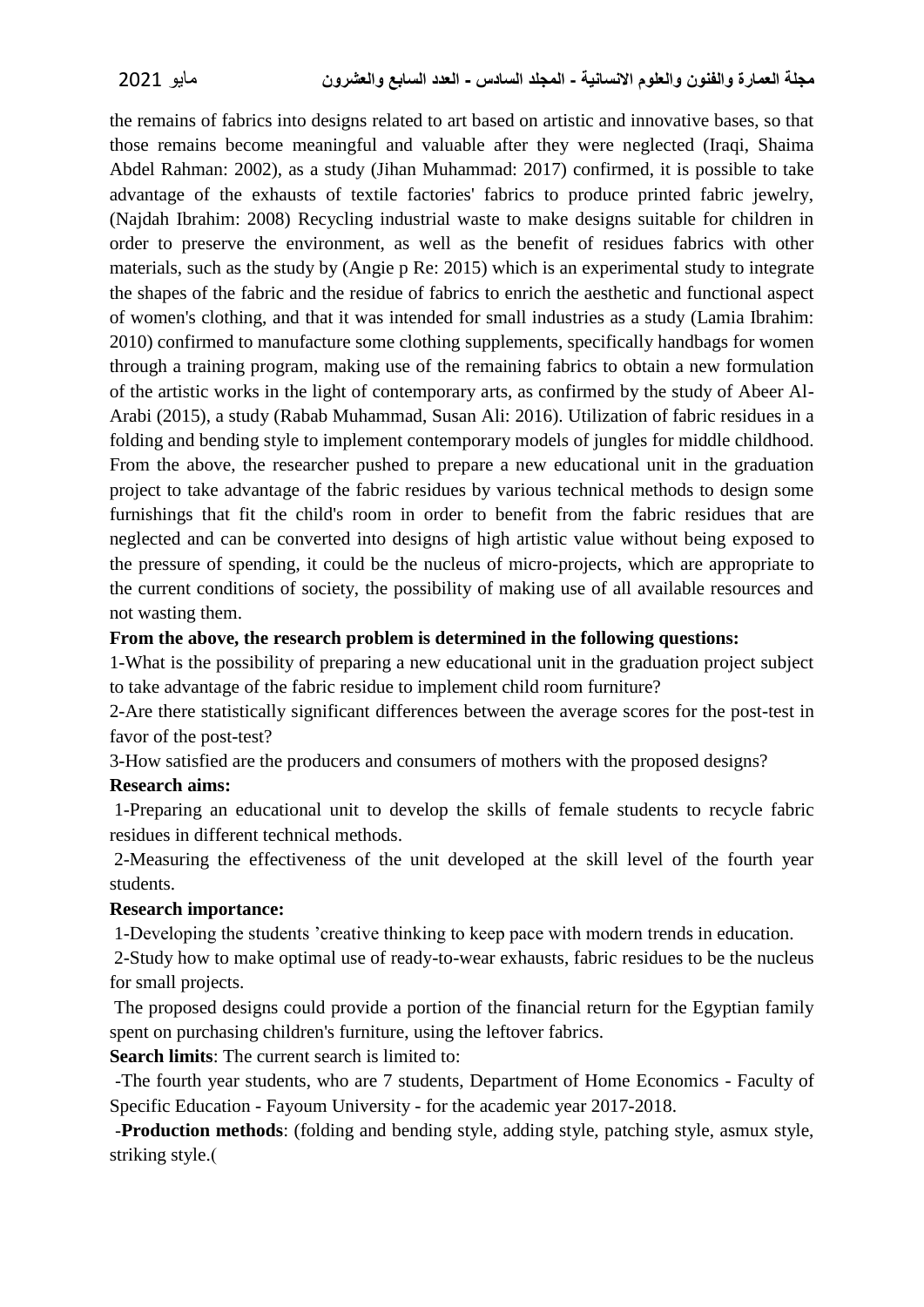From the above, the researcher pushed to prepare a new educational unit in the graduation project to take advantage of the fabric residues by various technical methods to design some furnishings that fit the child's room in order to benefit from the fabric residues that are neglected and can be converted into designs of high artistic value without being exposed to the pressure of spending. It could be the nucleus of micro-projects, which are appropriate to the current conditions of society, the possibility of making use of all available resources and not wasting them.

The leftovers of fabrics of cotton materials with colors suitable for children's room furnishings.

The research tools consisted of the following:

. The new educational unit.1-

2-The skill performance test (pre-dimension) to measure the skill performance of the requests.

A note card for female students..3-

Form for evaluating the implemented designs..4-

Research methodology: The research used the experimental one-group approach where the same skill test was applied to the same group before and after to measure the effectiveness of the unit developed for recycling fabric residues using technical methods to implement child room furnishings.

Table (1) correlation coefficient between the arbitrators for the proficiency test

| <b>Arbitrators</b> | Skill performance test as a |  |
|--------------------|-----------------------------|--|
|                    | whole                       |  |
| S,a                | 0,901                       |  |
| S,c                | ,882                        |  |
| C,a                | .745                        |  |

Skill performance test for all arbitrators

The results of Table (1) indicate the high correlation between the two arbitrators, as the values are indicative at (0.01 level) of their approach to the correct one, which indicates the stability of the skill test.

3-An evaluation questionnaire for designs implemented by professionals. \* (Appendix No.)4-

The researcher designed a questionnaire aimed at identifying the opinions of the arbitrators and the extent of their acceptance of the executed designs. A number of (15) designs were implemented and consisted of two axes. The first is the possibility of using the fabric residues, the second axis and the presence of the visual vision of the technical methods used.

Validity of the form: The form was presented to a number of specialized teaching staff members, and some phrases have been changed for easy formulation.

Validity of internal consistency: correlation coefficient was calculated between the scores of the professional correctors, who benefited towards the questionnaire.

| on changin cochilerent occur cent and cuid concerto for the questions. |                         |  |  |  |
|------------------------------------------------------------------------|-------------------------|--|--|--|
| The hub                                                                | Correlation coefficient |  |  |  |
| The design                                                             | .912                    |  |  |  |
| Technical methods                                                      | .897                    |  |  |  |
| The possibility of using a                                             | .893                    |  |  |  |
| fabric rest                                                            |                         |  |  |  |

Table (2) correlation coefficient between the two correctors for the questionnaire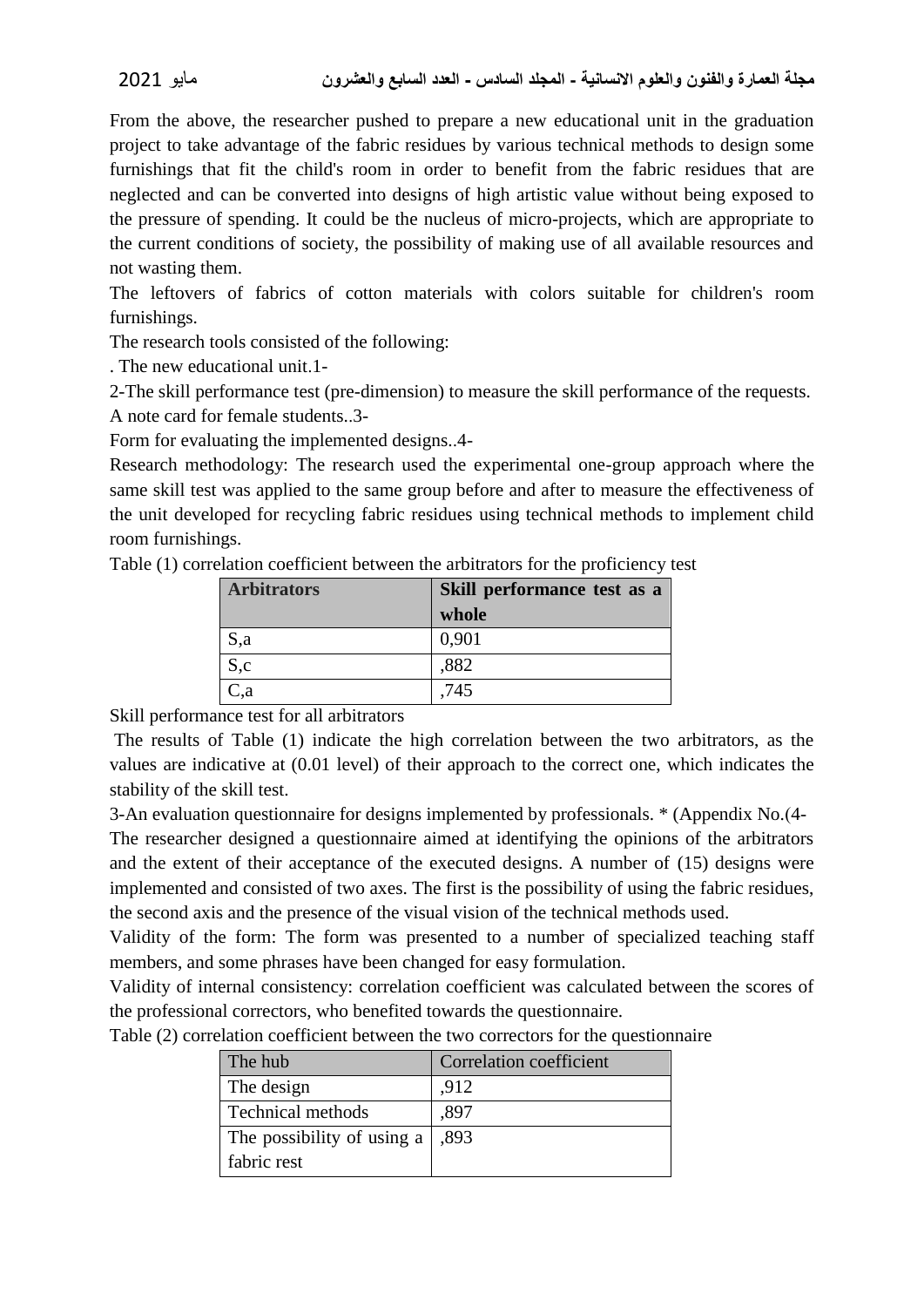The results of Table (2) indicate the high correlation between the two correctors, as the values are indicative at the level of significance (0.01), which indicates the presence of internal consistency between the axes of the questionnaire.

Stability: The alpha stability factor was performed on the axes of the form to ensure its stability, using the mid-point segmentation method, and the results were as follows.

Table (3) Alpha Stability Coefficient and Midterm Fraction Method

After the patch before the alpha axis patch

| The hub                  | alpha | <b>Before</b> | after      |
|--------------------------|-------|---------------|------------|
|                          |       | correction    | correcting |
| The design               | ,912  | .88           | ,87        |
| <b>Technical methods</b> | ,897  | ,87           | ,89        |
| The possibility of       | ,893  | ,89           | ,88        |
| using a fabric rest      |       |               |            |
| Total marks              |       |               |            |

It is clear from the previous table that the alpha stability factor  $= 0.91$ , which is a high stability rate, and the correlation coefficients are high at the level of significance (0.001) Discuss the study results:

Results of the first question: To answer the first question that states, "What is the possibility of preparing a new educational unit in the graduation project material to take advantage of the fabric residues to implement the furniture of a child's room? Where the pre-skill test was conducted and then the study applied the new educational unit to recycle the remains of fabrics by different technical methods.

The results are as follows, showing some of the furnishings made by the students.



Design (1) is a cushioning, the method used for the fold-and-fold style, in which each piece of fabric is folded separately, as in the image of (a). Four triangles are joined together and woven with the machine as in (Figure 1B), then all four triangles are combined with the other until we reach the length and the required offer.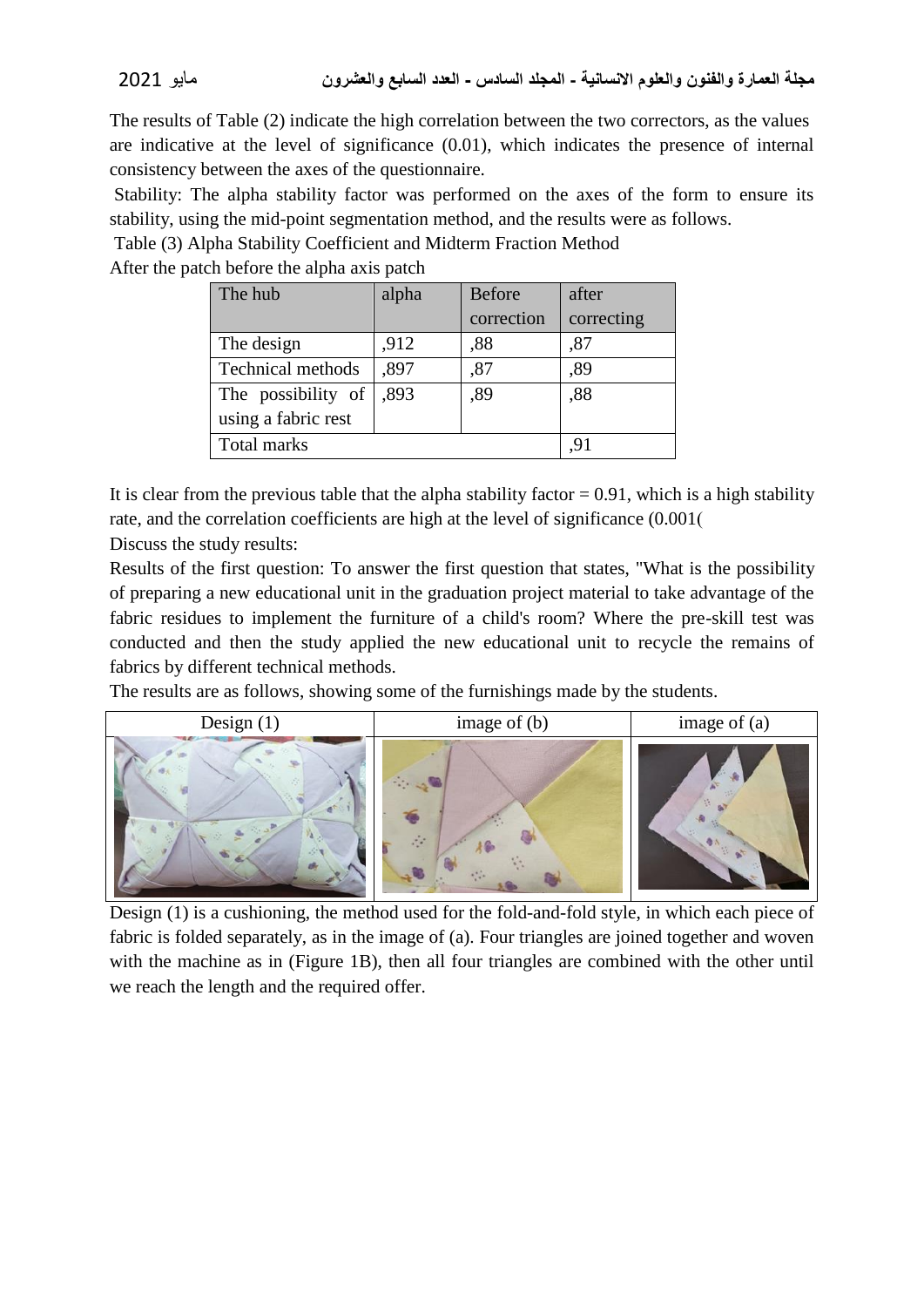

Design (3): It is a baby quilt with a length of 140 cm, width 115 cm, the method used (the combined patches) as in the image of (3A), the stye of the apples as in the image (3B).



Design (4): It is a hanging. Use (aggregate patches) in the form of triangles where the base of the triangle is 15 cm, as in the image of (4a), the method of striking where the letters of the triangle are enabled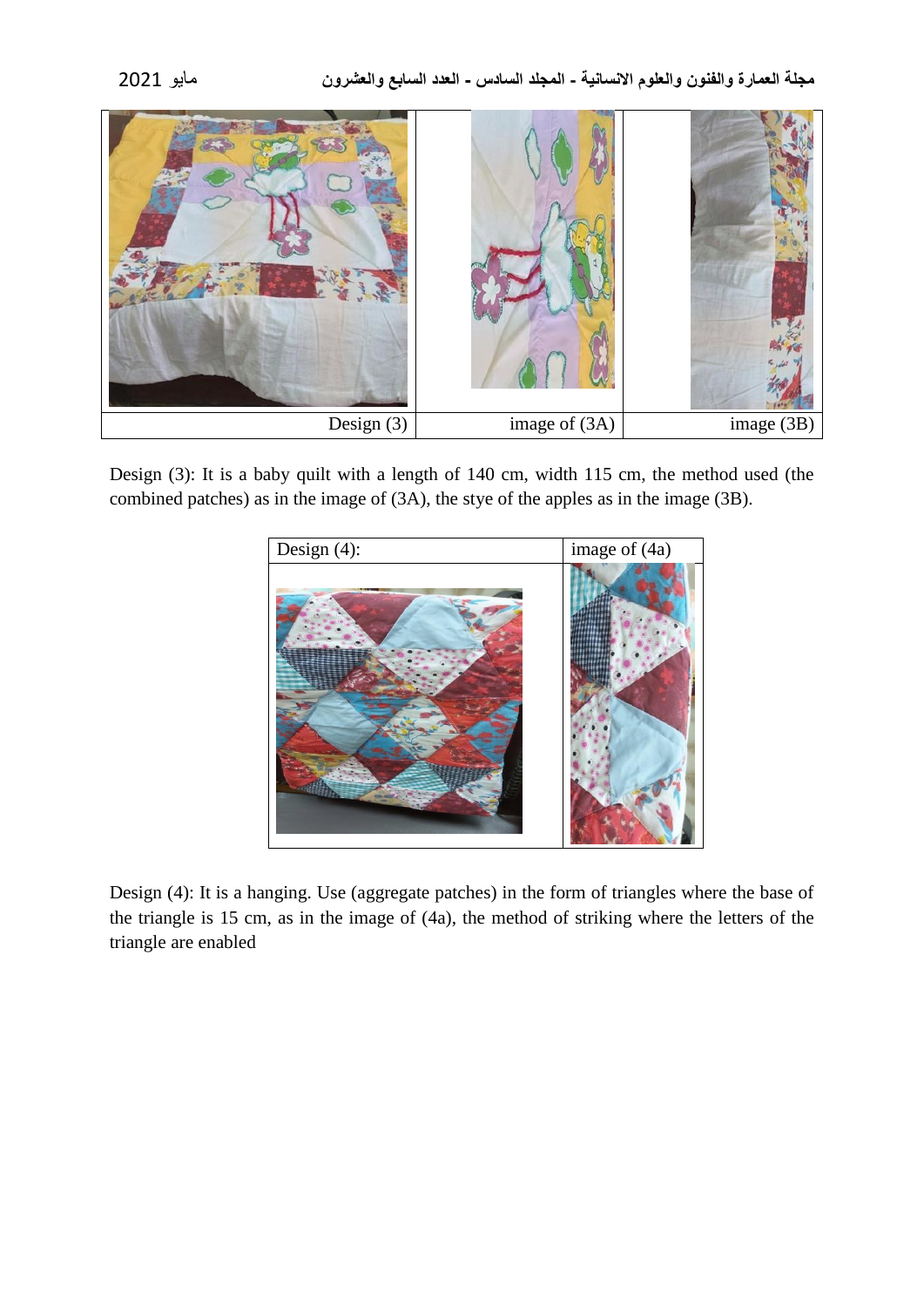Design (5): is a cushioning, the method used for the fold-and-fold style, whereby the fabric is folded in the form of opposite triangles, as in Figure 0 (5a). Sew the center piece by hand stitching, as in the image (5 and), then turn each triangle to take the shape of the leaves of the picture (5).



Results of the second question: To answer the second question, which states "Are there statistically significant differences between the average scores for the skill test in favor of the post-test?"

The results were as shown in the table (T-test). This assumption was applied as a "T" test for validation.

Table (5) The significance of the differences between the average scores for the pre and posttest in the total skill score

The significance level, the value of the degrees of freedom, the number of individuals in the sample "n", the standard deviation of the mean. It is clear from the previous table that (c) calculated between the pre and post- test of the total sum of the levels of the applied test indicates that there are fundamental differences in favor of the post application, this indicates the effectiveness of the educational unit in achieving its goal. The students studied how to recycle the remains of the fabrics they have in houses, using various technical methods to implement children's room furnishings through educational activities and appropriate strategies to develop skills for female students, and this was confirmed by the study by (Amira Abdullah Noor Aldine: 2013) The creation of an educational unit in the storytelling and weaving course to benefit from the used clothes and employ them as a new product, study by (Medhat Marina: 2013) educational unit for printing silkscreen within "Orteurtsamam and textile printing in a simplified manner and it was reached at a low cost of Frqhalaoly, there are statistically significant differences in favor of the post test.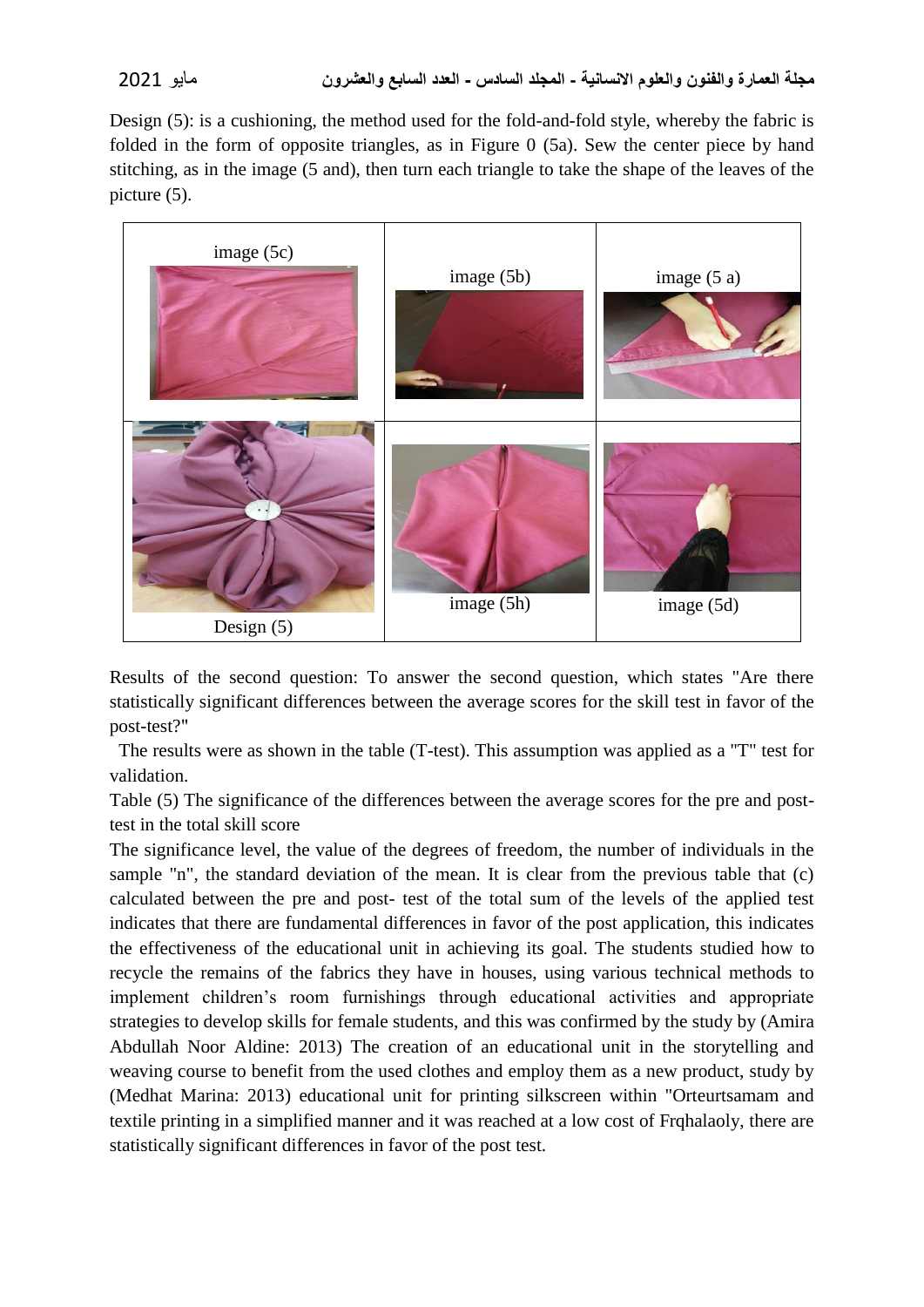The third question, which stipulates the extent to which producers and consumers of mothers accept the proposed designs?

The third question, which stipulates the extent to which producers and consumers of mothers accept the proposed designs?

The questionnaire was presented to a group of (30) consuming mothers. The analysis of variance was calculated for the average degrees of designs; the following table shows that:

Table (5) The extent of achieving the degree of consumer acceptance

Significant standard deviation, mean, computational design

It is clear from the previous table, the value of (F) was (789,099) at the level of significance (0,000), which indicates the presence of preferences among consumers in terms of best design.

It is clear from the above that moms' consumables accept the implemented designs from recycling the cotton fabric residues by various technical methods, which makes the neglected amount of fabrics turn into designs of high technical value without being exposed to the pressure of spending.

## **Recommendations:**

1-Take advantage of the fabric residues to implement practical utilitarian products.

2-Attention to small projects by linking scientific research in universities to small industries through recycling of textile waste.

Going to use modern teaching strategies in the field of clothing..3-

# **References:**

1-Al-Jamal, Ahmad: A Dictionary of Educational Terms Defined in Curricula and Teaching Methods, Book World, Third Edition, Cairo, 2003.

2-Osama Ezz El-Din Halawa, Gamal Mohamed: Using metallic threads in developing the production of furniture fabrics to obtain a competitive product, Mansoura College of Education, 2012.

3-Qattamish, Ibrahim Mohamed Ahmed: An analytical study of some natural elements and making use of them in innovative designs for fabrics of furnishings that suit modern trends of interior design, Faculty of Applied Arts, Helwan University, 2009 AD.

4-Noureddine, Amira Abdullah: An educational unit to maximize the utilization of used clothes and employ them as a new product, Productivity and Development Magazine, Productive Efficiency Institute, Zagazig University, 2013.

5-Abdullah, Amani: Modern Trends in the Art of Textile Decoration, Riyadh, 2015.

6-Sabry, Angie: An Empirical Study to Combine Shapes of Fabrics and Textile Remnants to Enrich the Aesthetic and Functional Aspect of Women's Clothing, Journal of Specific Education, Ain Shams University, 2015.

7-Muhammad, Jihan: Canvas ornaments printed as one of the micro-projects for the breadwinner, Magazine of Architecture and Art, 11th issue, part number two, 2017-p. 187.

8-Muhammad, Rabab-Ali, Suzan: Benefiting from the plastic capabilities of fabric residues, using the folding method as an introduction to enriching the plastic and cosmetic treatments for girls 'junior designs in middle childhood, published research, second volume, Journal of Arts, 2013.